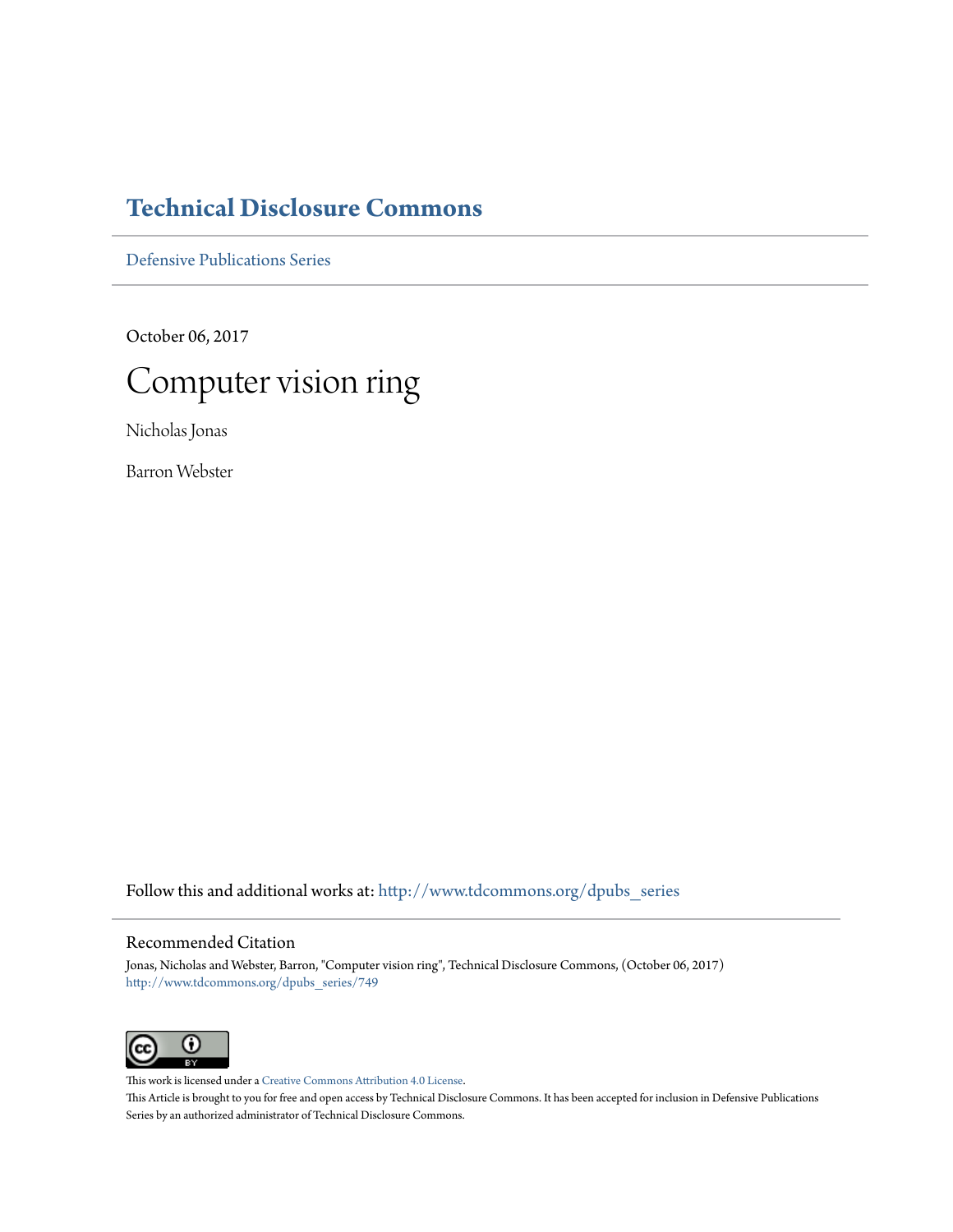#### **Computer vision ring**

#### ABSTRACT

Visually-impaired people have difficulty reading handwritten or printed documents that are not written in Braille. Totally blind people cannot read handwritten or printed documents that are not in Braille. A large fraction of written language encountered in daily life or travel still does not appear in Braille, thereby denying visually impaired and completely blind people access to such information. The present disclosure describes techniques to scan one's surroundings using a low-profile camera, to identify objects and/or written language using an object or character recognition system, and to convey scanned information aurally to a user. Machine learning and inference models are used to automatically perform the tasks of object identification, character recognition, etc. Such a system can be used by visually impaired and totally blind people, and also by individuals without visual impairment — such as travelers who want to translate written text found in their surroundings, e.g., signboards, menu items, etc.

#### KEYWORDS

- Object recognition
- Assistive device
- Obstacle detection
- Wearable computing

#### BACKGROUND

 A large fraction of written text found in daily life, e.g., signboards, pamphlets, menu cards, etc. is not accompanied by Braille imprint. This is a problem for totally blind or visuallyimpaired people, as written information from their surroundings is not accessible to them. Furthermore, obstacle detection and avoidance are of key importance in enabling visually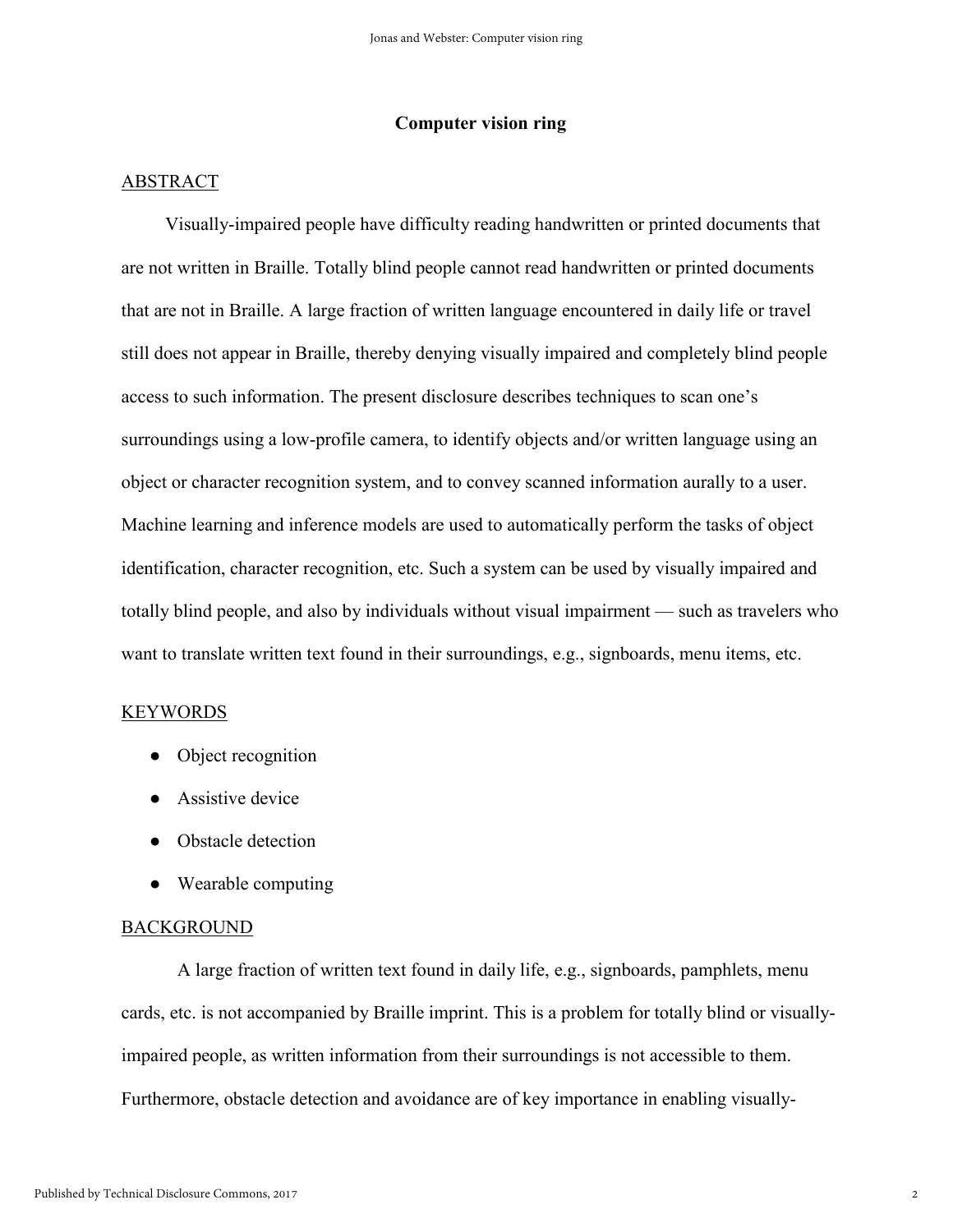impaired and completely blind people to smoothly navigate the routines of everyday life. These objectives, of bringing written information from surroundings to blind people, and enabling accurate and efficient navigation of their surroundings, are ideally accomplished using an apparatus that occupies minimal space and is generally of low profile. Such an apparatus need not be useful only to blind people. People without visual impairment requiring translation of foreign-language text face a similar problem. Currently it is possible to use a smartphone to take a photo of foreign-language text and translate it. However, such translation requires several steps, e.g., pulling out the phone, capturing the photo, calling a translation app, etc.

### **DESCRIPTION**

This disclosure describes a low-profile assistive device that enables easy scanning and identification of objects within one's surroundings. Techniques described herein also enable low-profile and quick, e.g., using a minimal number of steps, translation of text found in one's surroundings.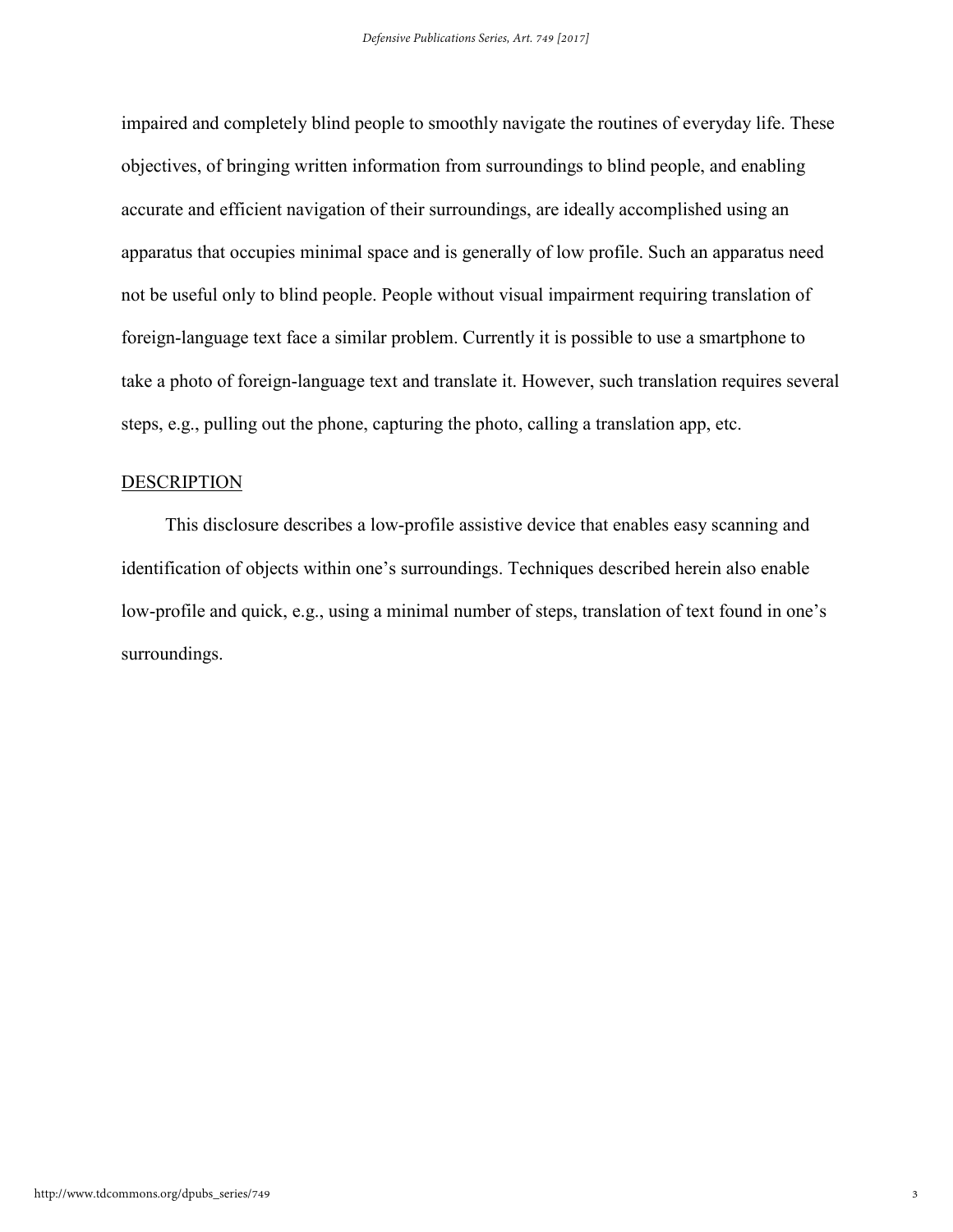

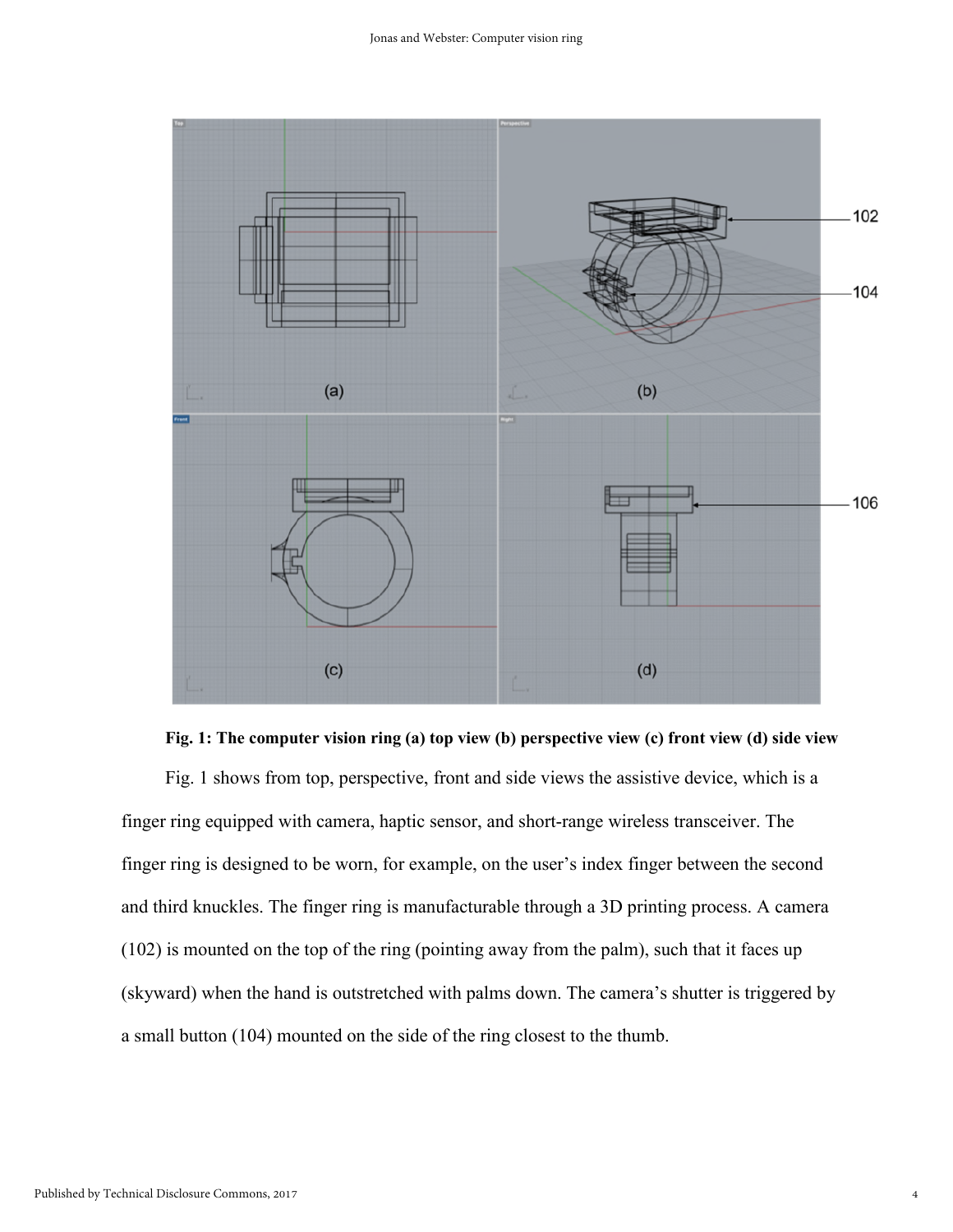A haptic motor (106) and a driver embedded at the top of the ring, e.g., below the camera, provide tactile feedback to the user. The ring has the capability of short-range wireless communication, for example via Bluetooth or Wi-Fi. A microcontroller coordinates all components and sensors, and runs any necessary software, e.g., object identification system, optical character recognition (OCR) system, text-to-speech converter, etc. A rechargeable battery, e.g., of lithium polymer (LiPo) variety, provides power.

When the user needs a scan of their surroundings, for example, to determine and avoid obstacles, or to convert-text-to-speech or translate printed text, they press the button using their thumb. This action triggers the camera, which captures an image. The image is fed to an object recognition and/or an OCR inference model.

Detected objects are labeled, and printed text, if any, is translated if necessary. A text-tospeech system is invoked, and labeled objects and (translated) printed text is converted to speech. The generated audio is transmitted over short-range wireless to a paired wireless earpiece, and the original picture is deleted. In this manner, the user receives an aural description of the objects (e.g., tree branch, stairs, etc.) in their immediate surroundings, which they can use to avoid obstacles and navigate safely. Printed text found in the user's surroundings is also provided aurally, translated if necessary to the user's native language.

The device makes use of several machine intelligence technologies, e.g., object identification, OCR, natural language processing and translation, text-to-speech conversion, etc. Fig. 2 depicts a block diagram of an example machine-learned model according to example implementations of the present disclosure. As illustrated in Fig. 2, in some implementations, the machine-learned model is trained to receive input data of one or more types and, in response,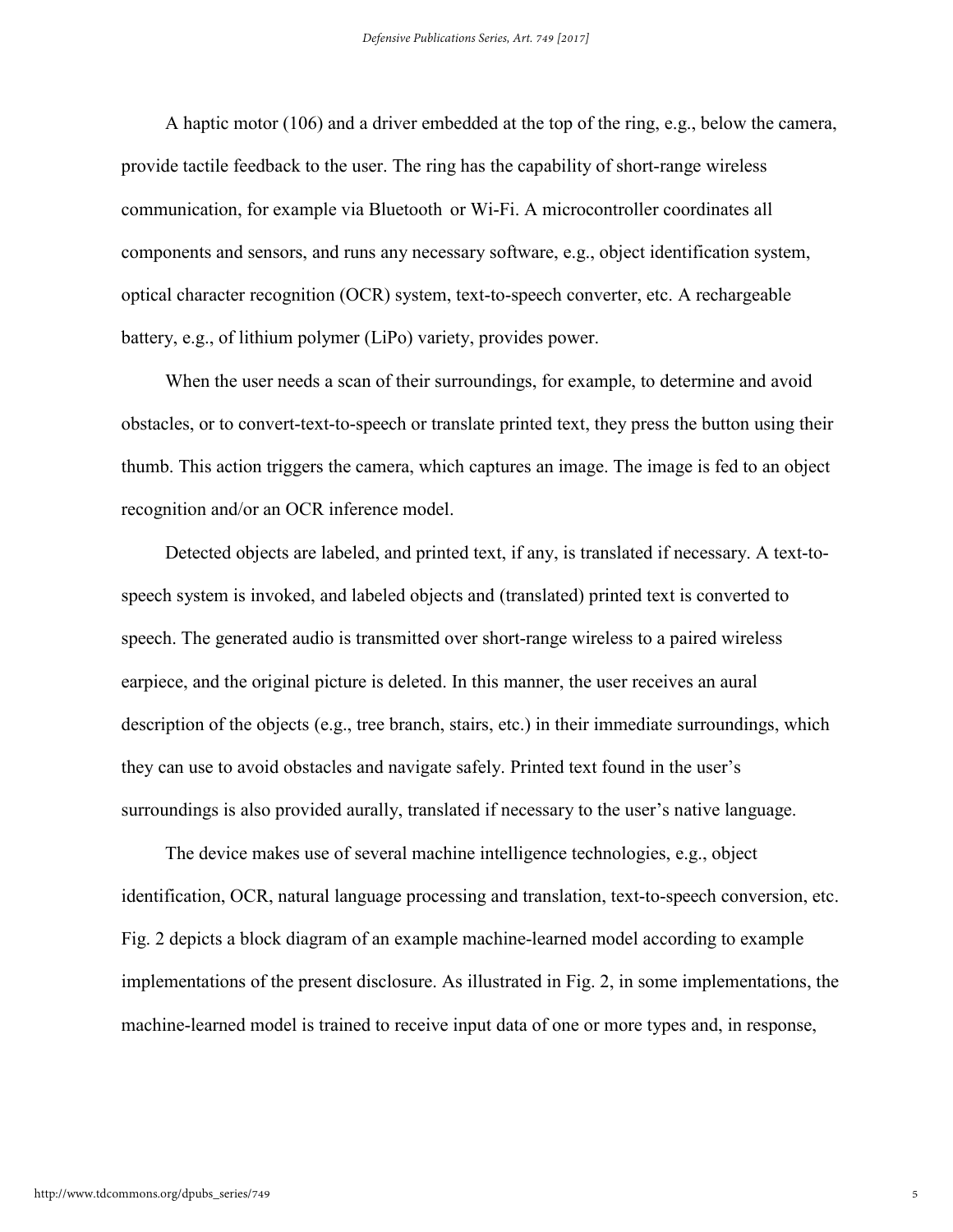provide output data of one or more types. Fig. 2 illustrates the machine-learned model performing inference.



**Fig. 2: Block diagram of an example machine-learned model**

In some implementations, the input data can include one or more features that are associated with an instance or an example. In some implementations, the one or more features associated with the instance or example can be organized into a feature vector. In some implementations, the output data can include one or more predictions. Predictions can also be referred to as inferences. Thus, given features associated with a particular instance, the machine-learned model can output a prediction for such instance based on the features.

The machine-learned model can be or include one or more of various different types of machine-learned models. In particular, in some implementations, the machine-learned model can perform classification, regression, clustering, anomaly detection, recommendation generation, and/or other tasks.

The machine-learned model can be trained or otherwise configured to receive the input data and, in response, provide the output data. The input data can include different types, forms, or variations of input data. As examples, in various implementations, the input data can include: for object identification, images of the surroundings as captured by the camera on finger ring; for OCR, an image of printed text; for natural language processing and translation, text or speech sample containing a natural language; for text-to-speech conversion, a textual sample.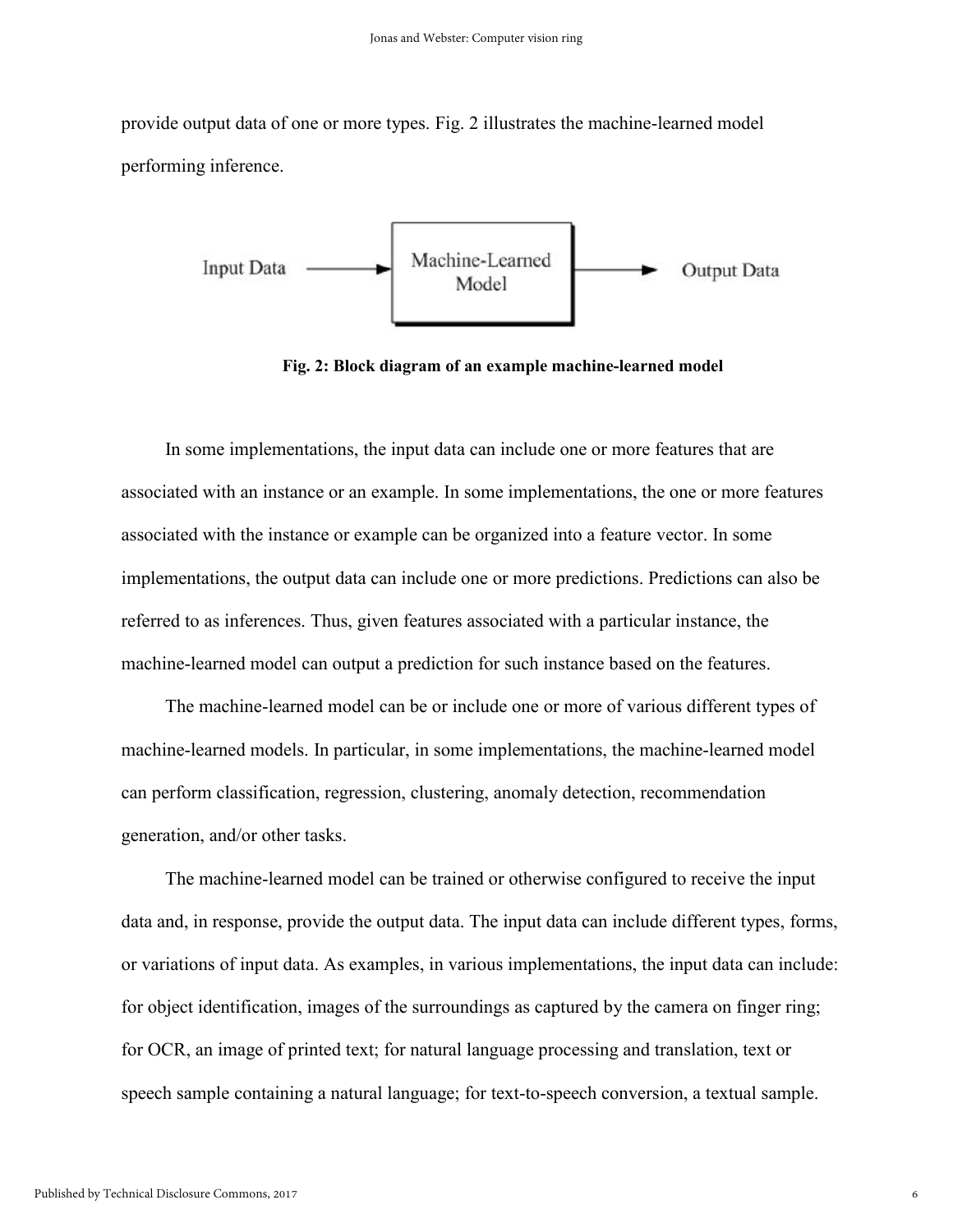In some implementations in which the machine-learned model performs classification, the machine-learned model can be trained using supervised learning techniques. For example, the machine-learned model can be trained on a training dataset that includes training examples labeled as belonging (or not belonging) to one or more classes.

In some implementations, the machine-learned model can perform various types of clustering. For example, the machine-learned model can identify one or more previouslydefined clusters to which the input data most likely corresponds. As another example, the machine-learned model can identify one or more clusters within the input data. That is, in instances in which the input data includes multiple objects, documents, or other entities, the machine-learned model can sort the multiple entities included in the input data into a number of clusters. In some implementations in which the machine-learned model performs clustering, the machine-learned model can be trained using unsupervised learning techniques.

In response to receipt of the input data, the machine-learned model can provide the output data. The output data can include different types, forms, or variations of output data. As examples, in various implementations, the output data can include: for object identification, labels of objects identified within an image; for OCR, a computer-readable, e.g., ASCII, rendition of printed matter found in an image; for natural language processing and translation, a natural language that is the translated version of the input language; for text-to-speech conversion, speech that simulates a human reading out aloud the input text.

As improved machine-learning inference models for various tasks such as object identification, OCR, natural language processing and translation, text-to-speech conversion, etc. become available, these models are incorporated into the wearable computing device described herein via over-the-air (OTA), e.g., wireless, updates. For example, such models can handle a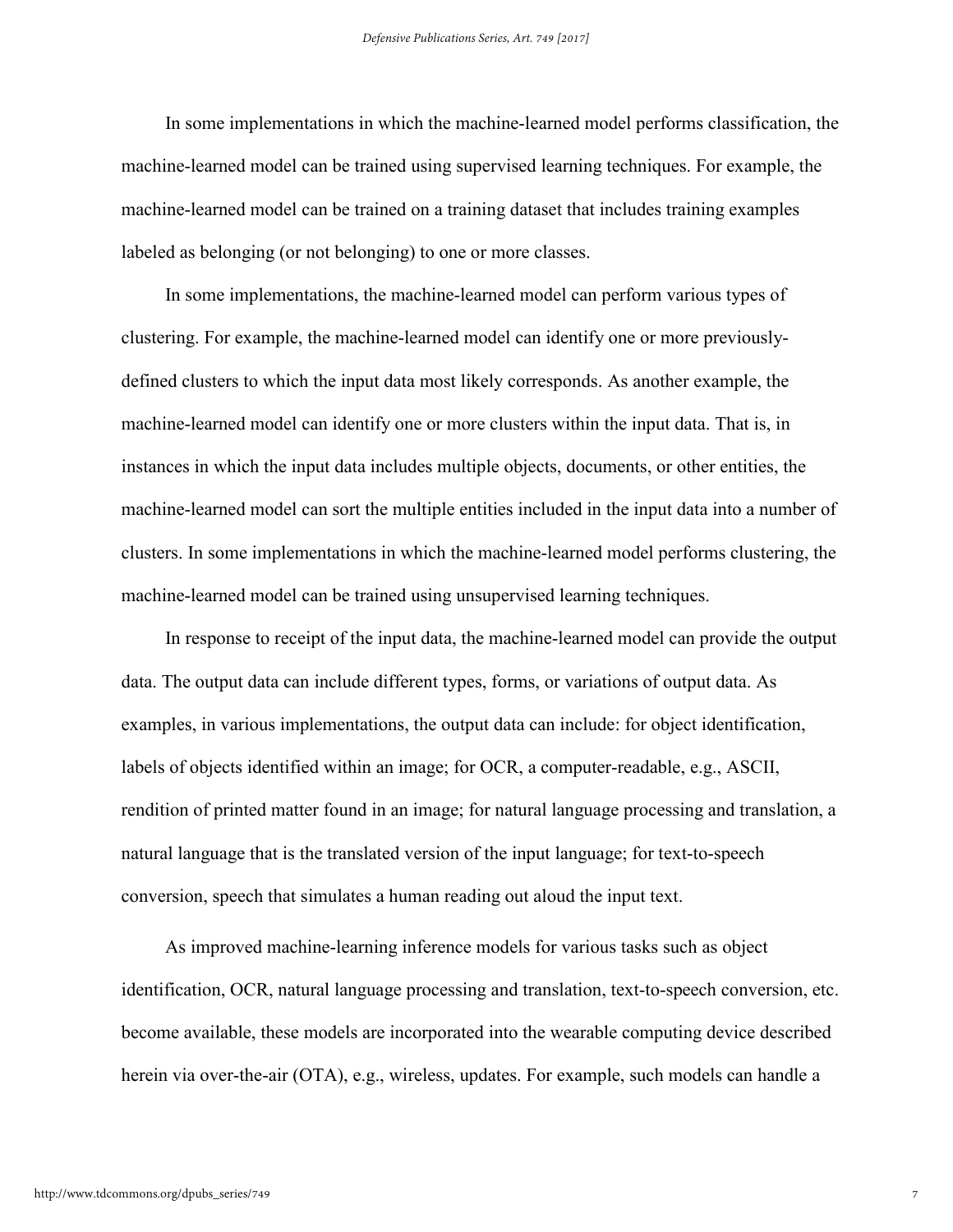larger breadth of classifiable objects or provide improved quality of recognition and/or translation.

Some, none, or all of the machine-intelligence related functionality of the device may be executed at a server. In this case, there are several possible ways by which processes may be divided between server and device. For example, in some implementations, the device provides a photo of the surroundings, which is sent to a server for object and/or text analysis. The server returns labels for the objects and/or translated text, which are then provided aurally to the user via wireless earpiece. In other implementations, the device extracts features of an image it captures of its surroundings and sends the features to the server. The server performs feature analysis, object/text identification, and/or language translation, and sends results of its analysis back to the device for further aural transmittal to user. In still other implementations, the device may perform one or more of object identification, OCR, and natural language translation, while text-to-speech conversion is performed at the server. Other possible configurations are possible that apportion tasks between device and server.

Some versions of the device include a pointer, e.g., a laser, to enable the user to frame the photo. Still other versions of the device include proximity sensors, e.g., based on sonar, to determine distances of objects. Such distances further describe the environment to a completely blind or visually-impaired user, thereby enabling user to navigate more accurately.

In situations in which certain implementations discussed herein may collect or use personal information about users (e.g., user data, data captured by cameras or other sensors controlled by the user, information about a user's social network, user's location and time at the location, user's biometric information, user's activities, user's online history and demographic information), users are provided with one or more opportunities to control

8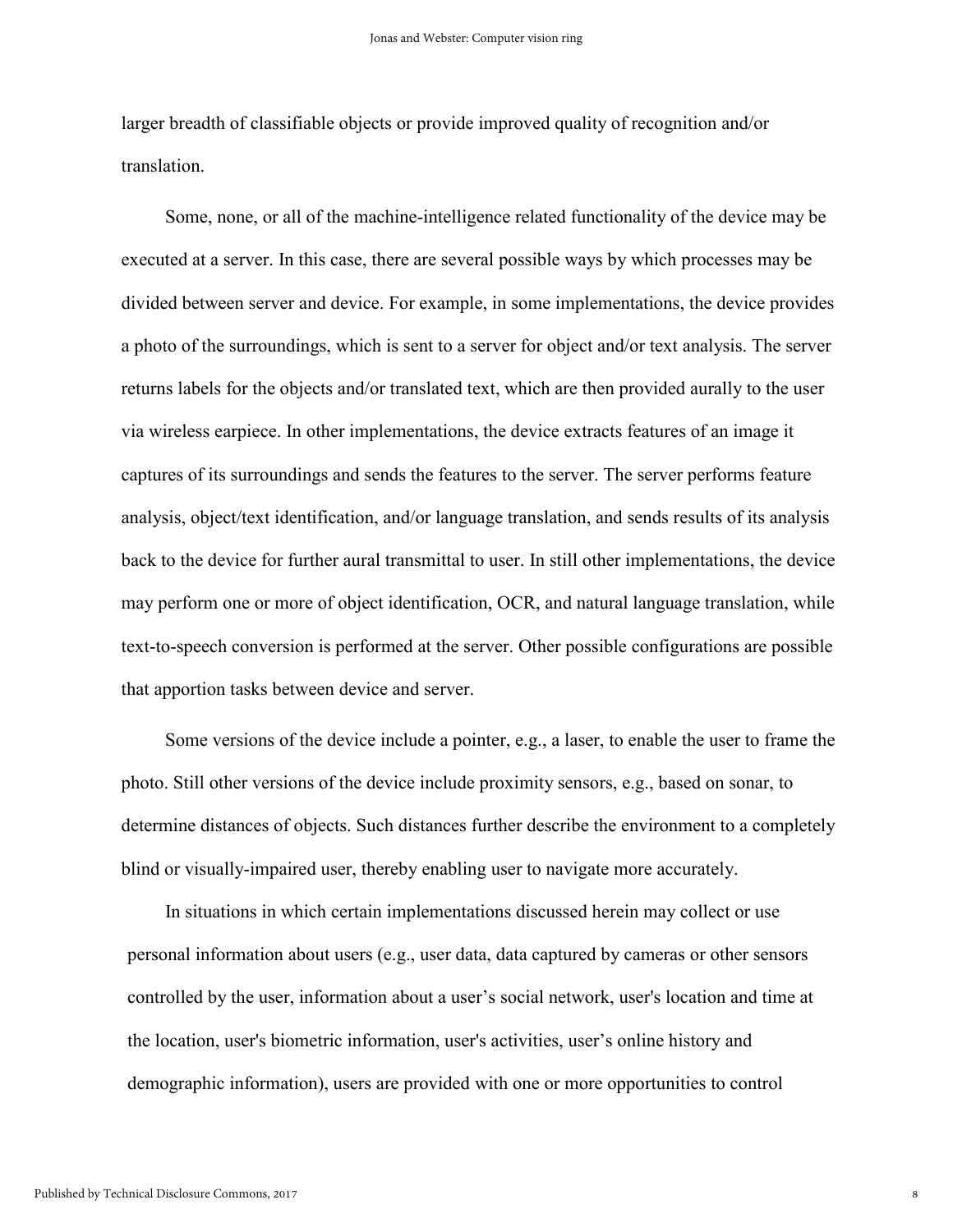whether information is collected, whether the personal information is stored, whether the personal information is used, and how the information is collected about the user, stored and used. That is, the systems and methods discussed herein collect, store and/or use user personal information specifically upon receiving explicit authorization from the relevant users to do so. For example, a user is provided with control over whether programs or features collect user information about that particular user or other users relevant to the program or feature. Each user for which personal information is to be collected is presented with one or more options to allow control over the information collection relevant to that user, to provide permission or authorization as to whether the information is collected and as to which portions of the information are to be collected. For example, users can be provided with one or more such control options over a communication network. In addition, certain data may be treated in one or more ways before it is stored or used so that personally identifiable information is removed. As one example, a user's identity may be treated so that no personally identifiable information can be determined. As another example, a user's geographic location may be generalized to a larger region so that the user's particular location cannot be determined.

#### **CONCLUSION**

Techniques of this disclosure provide a low-profile and easy way for blind people to scan their surroundings and listen to what a camera with machine intelligence can recognize. A wearable computing system, comprising camera, microcontroller, short-range wireless transceiver, haptic motor, etc. is embedded into a finger ring. The wearable computer includes capabilities for object recognition, OCR, language translation, text-to-speech conversion, etc., which are enabled by techniques of machine learning and inference. When triggered by the user, the camera captures an image of the surroundings, the object recognizer/OCR labels

9